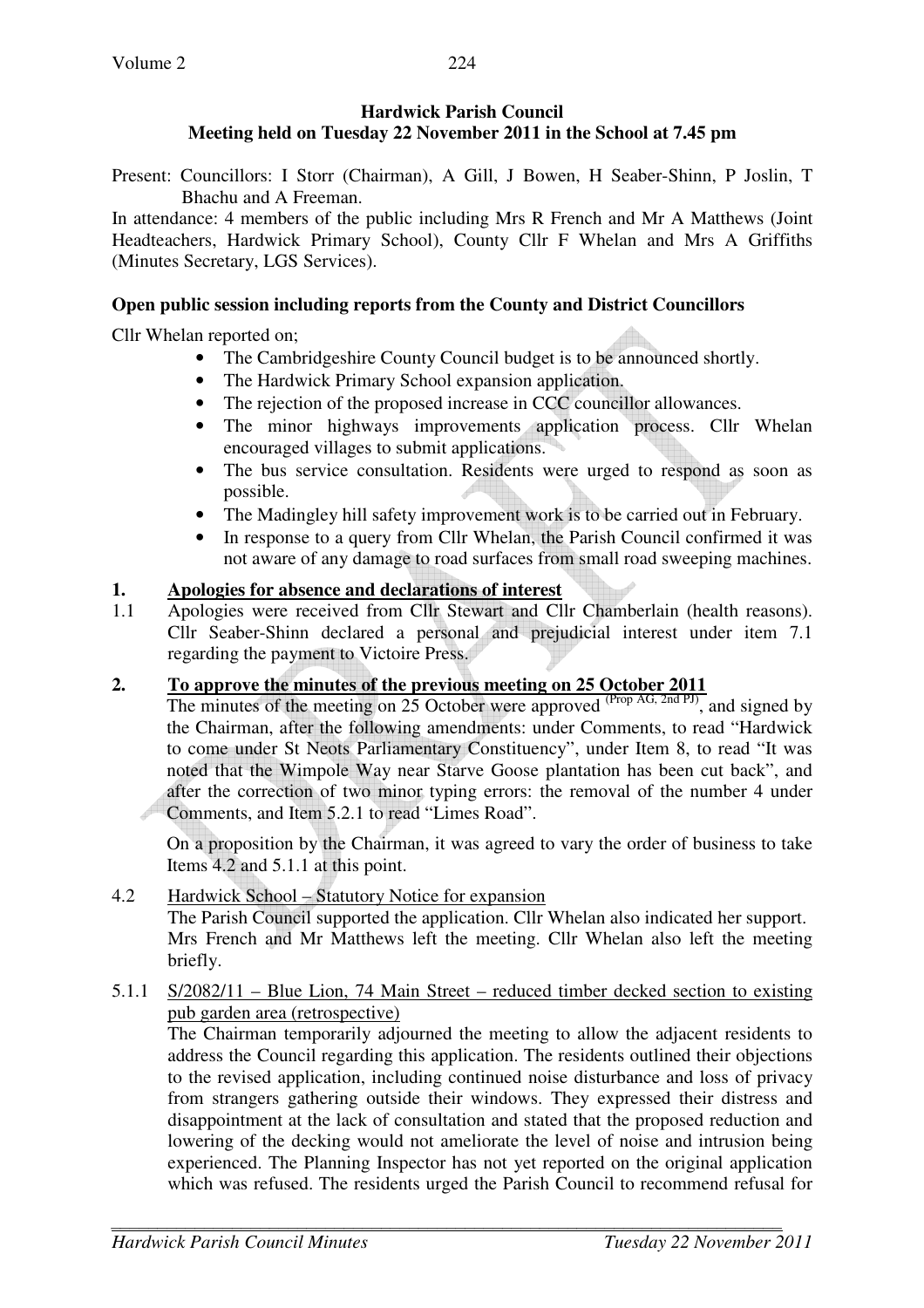the revised application. The Chairman explained the limitations of the Parish Council's role with regard to planning applications.

 The plans were not available for consideration and it was agreed to request an extension from South Cambridgeshire District Council and carry this item forward to the next meeting on 13 December.

 The residents left the meeting. Cllr Whelan, who had returned to the meeting during this item, also left the meeting.

#### **3. Matters Arising**

The Clerk's report was noted.

- 3.1 (2) Proposed amendment to September approved minutes It was agreed <sup>(Prop PJ, 2nd JB)</sup> to amend the approved minutes of the September meeting to show that Cllr Bowen was present. The amendment was signed by the Chairman.
- 3.2 (3.3) Willow tree near 1 Laxton Avenue to consider quotes The SCDC consent for the works was noted. Quotes were considered and it was agreed (Prop IS, 2nd PJ) to accept the quotation from Lawson Tree £275 plus VAT.
- 3.3 (4.2) Request for bin on St Neots Road and dog bin in Ellison Lane

Clarification was provided regarding the location of the two required dog bins, namely next to the litter bin in the layby opposite Worcester Avenue, and on St Neots Road, 50 yards west of the first bungalow in the Cambridge direction. An additional litter bin is not required.

#### 3.4  $(3.1)$  Millennium Way

The letter from CCC and the unavailability of further funding towards a boardwalk and clearance work, was noted. It was decided not to proceed with these works, but to proceed with the bridge repairs.

### **4. Correspondence/communications received**

- 4.1 Hardwick Sports and Social Club solar panels The letter from HSSC was considered. It was unanimously agreed <sup>(Prop JB, 2nd AF)</sup> to respond that the Parish Council has no objections in principle provided that the solar panels are fitted correctly and professionally to a good standard, and that HSSC contact the Council with further information before proceeding with the installation.
- 4.2 Hardwick School Statutory Notice for expansion Taken earlier.
- 4.3 Andrew Lansley MP County Council highway improvements The comments from CCC were noted. A letter is to be sent to Mr Lansley thanking him for all he has done.
- 4.4 Connections Bus Project Youth Bus visits The request was considered. It was agreed to respond that there is no Youth Club in the village at present, and that the Parish Council would be interested in Bus visits on a regular basis, but would first like to have information regarding the cost.
- 4.5 Queen's Jubilee lighting of beacons Noted. It was decided not to take part in the lighting of beacons.
- 4.6 SCDC Proposed changes to footway lighting maintenance arragements Noted. The proposed changes were welcomed.
- 4.7 CCC Consultation on review of the decision to remove all subsidised bus service funding

Members are to study the consultation online and respond individually.